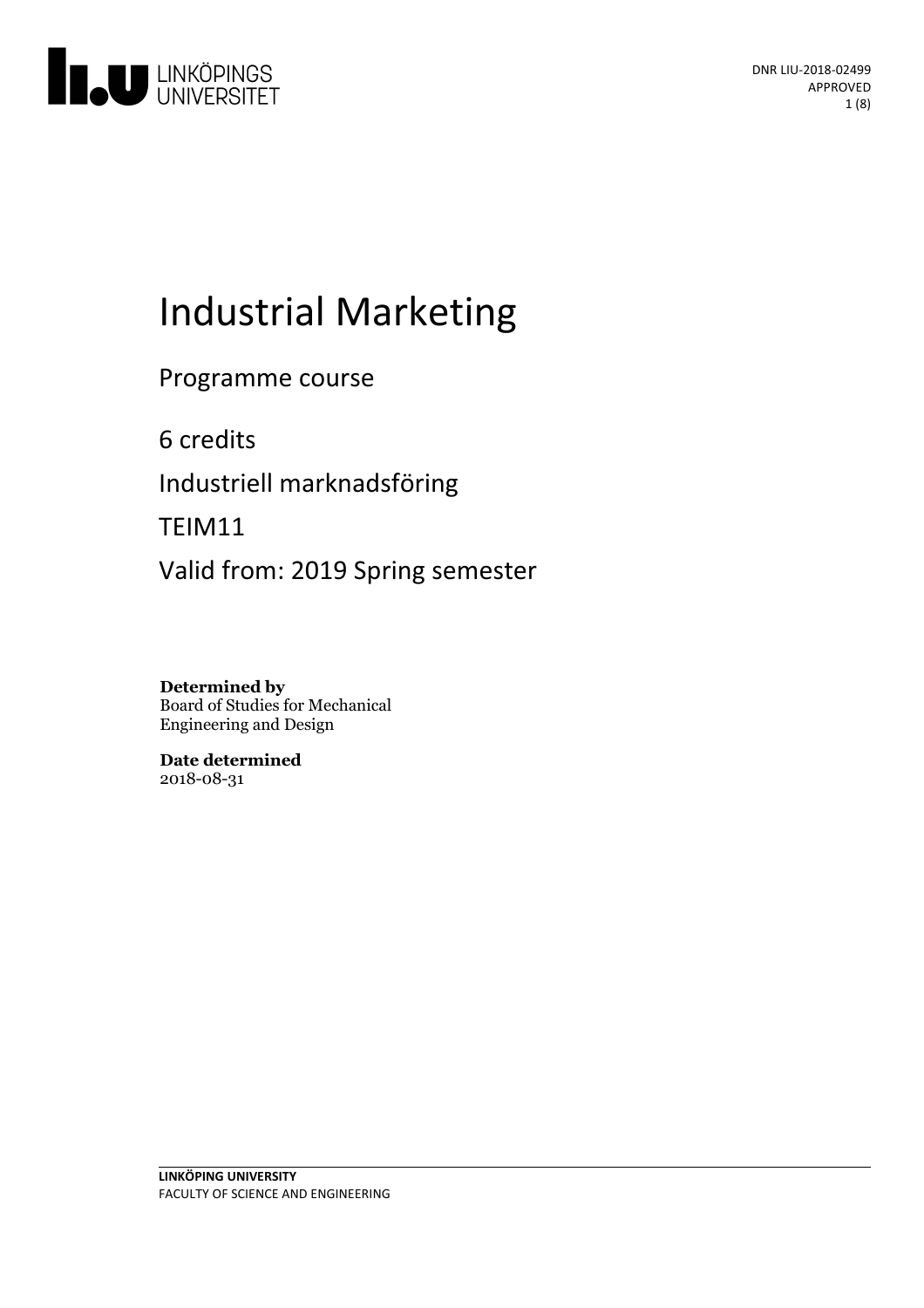# Main field of study

Industrial Engineering and Management

Course level

First cycle

### Advancement level

 $G<sub>2</sub>X$ 

# Course offered for

- Design and Product Development, M Sc in Engineering
- Energy-Environment-Management M Sc in Engineering
- Mechanical Engineering, M Sc in Engineering
- Computer Science and Engineering, M Sc in Engineering
- Information Technology, M Sc in Engineering
- Computer Science and Software Engineering, M Sc in Engineering

# Entry requirements

Note: Admission requirements for non-programme students usually also include admission requirements for the programme and threshold requirements for progression within the programme, or corresponding.

# Prerequisites

Basic course in industrial economics

# Intended learning outcomes

After completing the course the student will be able to

- describe and explain central concepts within mass marketing, industrial
- $\bullet$  analyse a company, its products/services and its context from a marketing. perspective by using the three theoretical views mentioned
- develop a marketplan for a product/service
- communicate marketing focused analyses and reasoning

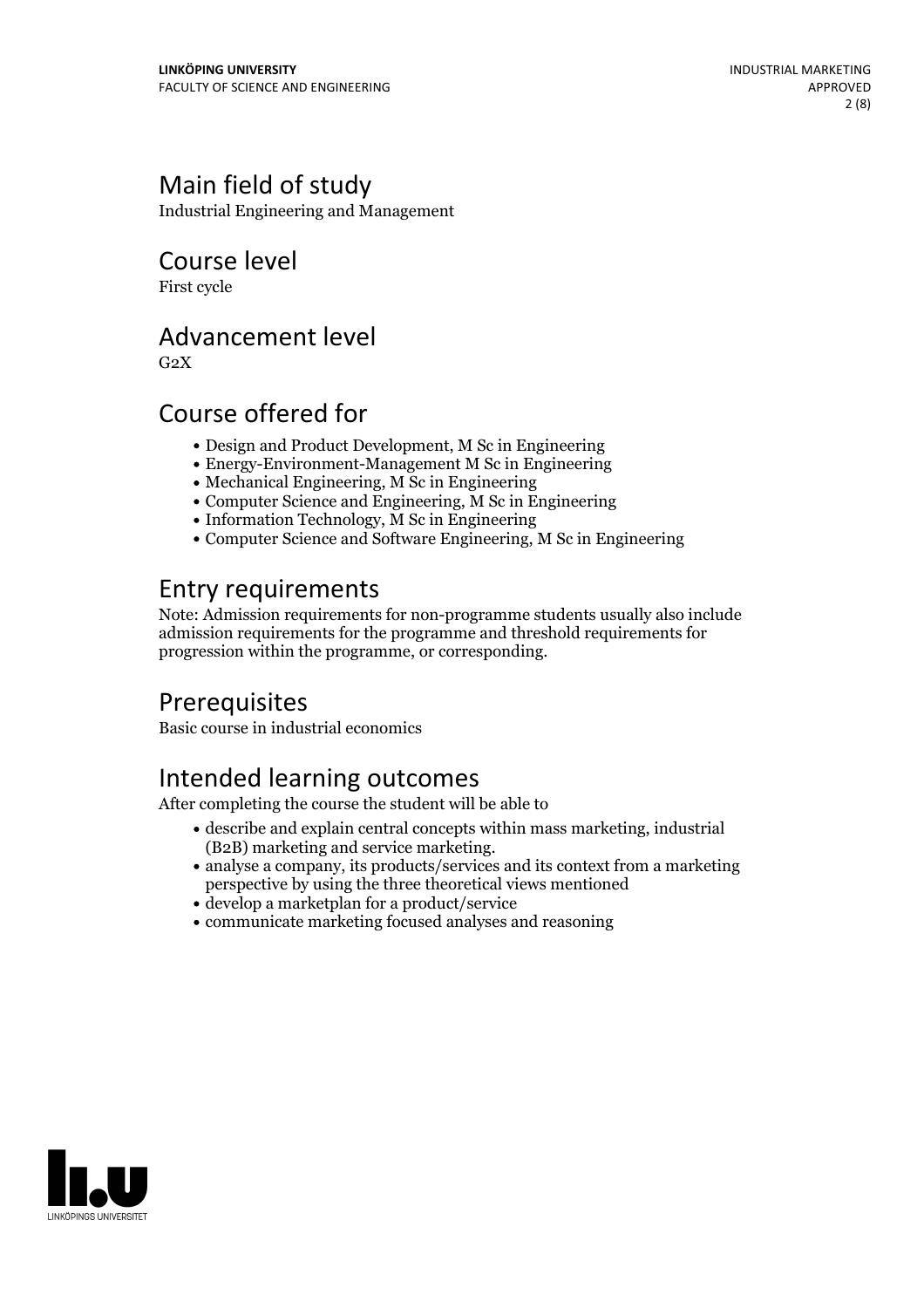### Course content

The content is focused on how a selling company should act on the market and especially towards its customers. Aspects discussed in the course are, among others,:

- the market environment actors and forces
- buyer behaviour
- market segmentation and product positioning
- the offering (products, price etc.) and its design
- marketing channels.

The course mainly consists of three parts: consumer marketing, industrial marketing and service marketing. In each part the basic theories are presented and practical examples in form of cases are discussed.

# Teaching and working methods

The tuition is in the form of lectures, assignments, case seminars and a project.

### Examination

| TEN1                                                                | Written examination | 3 credits | U, 3, 4, 5 |
|---------------------------------------------------------------------|---------------------|-----------|------------|
| PRA1                                                                | Project work        | 3 credits | U, 3, 4, 5 |
| The examination also consists of a number of mandatory assignments. |                     |           |            |

### Grades

Four-grade scale, LiU, U, 3, 4, 5

### Department

Institutionen för ekonomisk och industriell utveckling

### Director of Studies or equivalent

Johan Holtström

### Examiner

Daniel Ellström

# Course website and other links

### Education components

Preliminary scheduled hours: 0 h Recommended self-study hours: 160 h

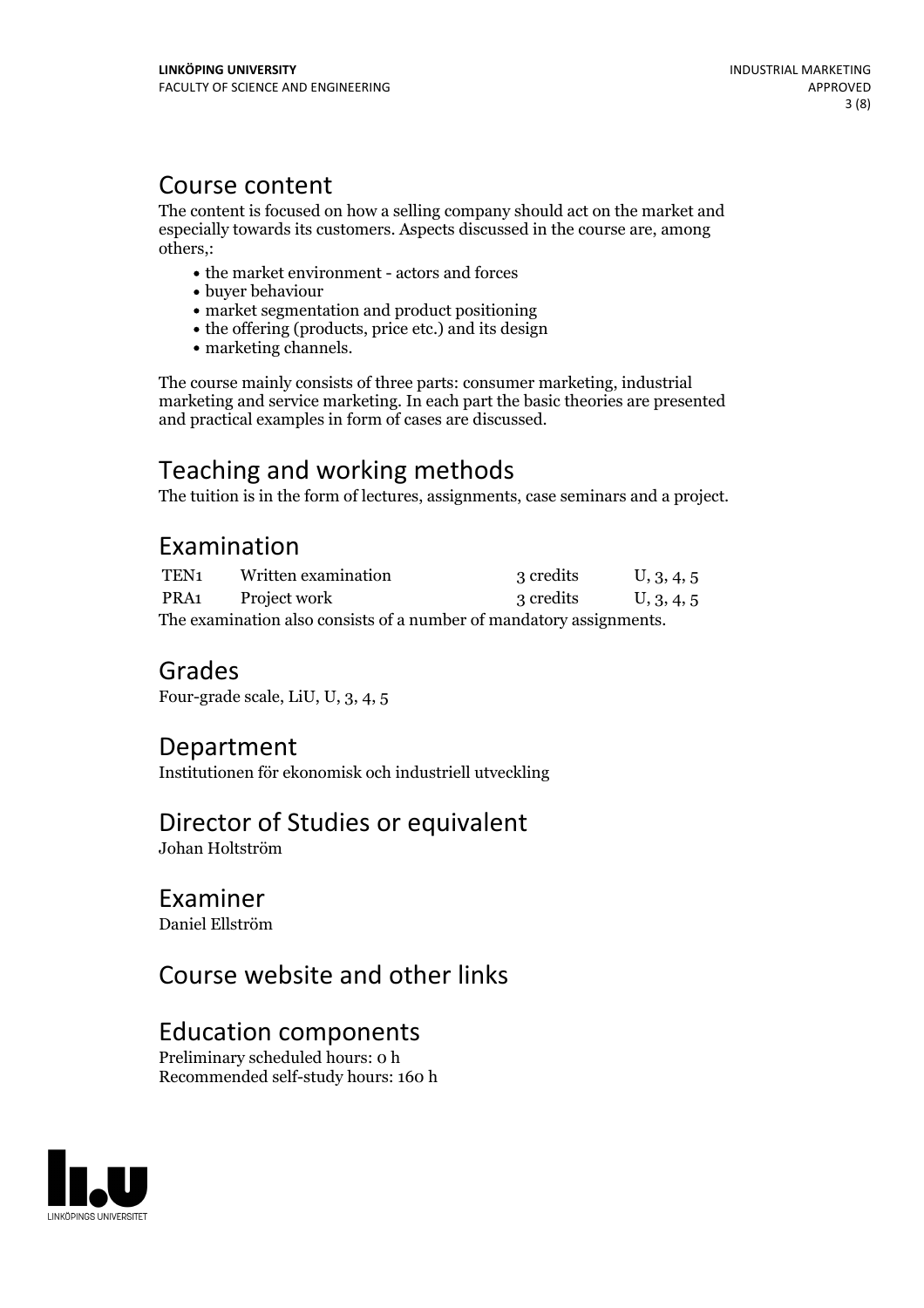# Course literature

John Fahy & David Jobber, "Foundations of Marketing" (senaste upplagan)

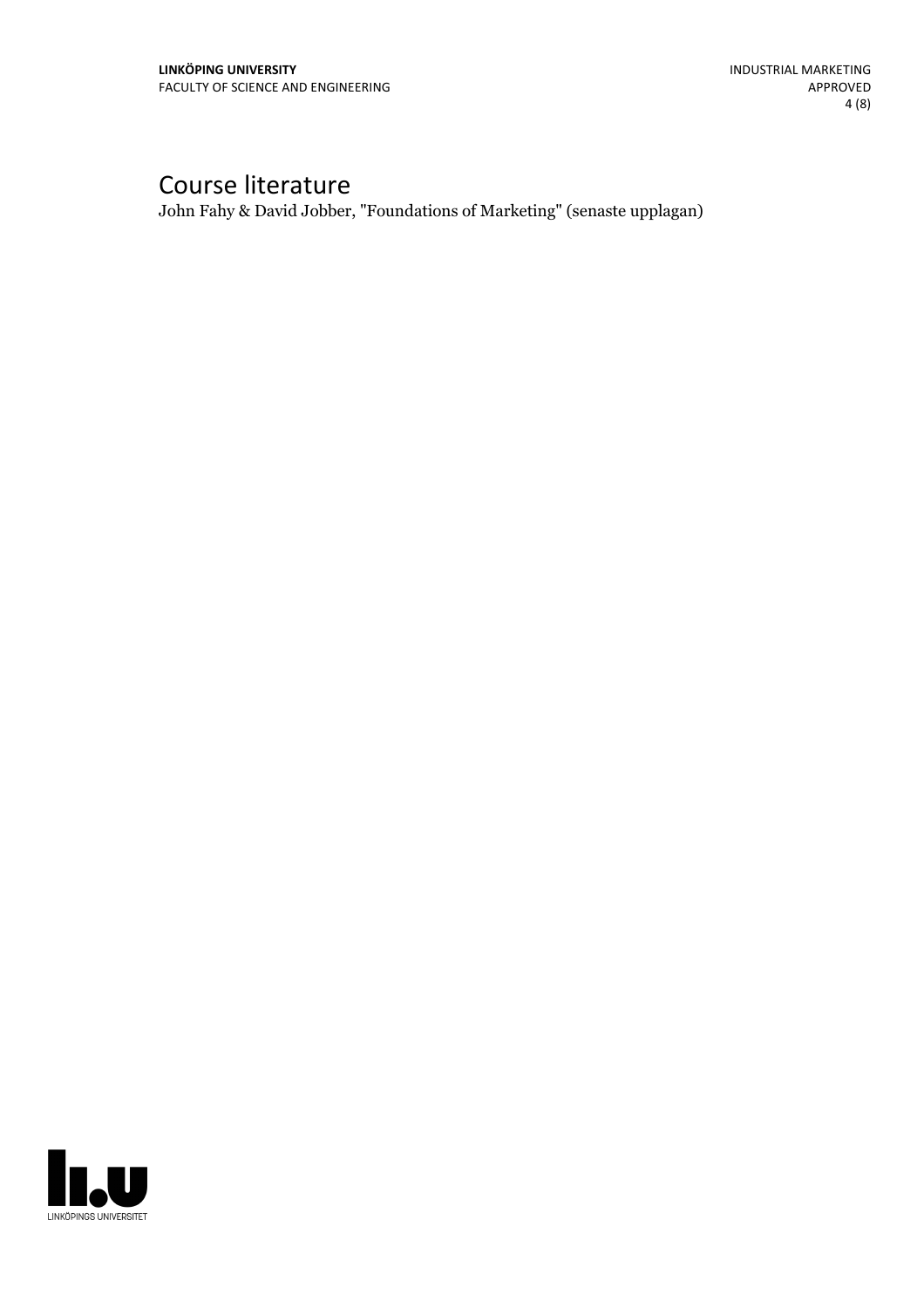# **Common rules**

### **Course syllabus**

A syllabus has been established for each course. The syllabus specifies the aim and contents of the course, and the prior knowledge that a student must have in order to be able to benefit from the course.

### **Timetabling**

Courses are timetabled after a decision has been made for this course concerning its assignment to a timetable module. A central timetable is not drawn up for courses with fewer than five participants. Most project courses do not have a central timetable.

### **Interrupting a course**

The vice-chancellor's decision concerning regulations for registration, deregistration and reporting results (Dnr LiU-2015-01241) states that interruptions in study are to be recorded in Ladok. Thus, all students who do not participate in a course for which they have registered must record the interruption, such that the registration on the course can be removed. Deregistration from <sup>a</sup> course is carried outusing <sup>a</sup> web-based form: www.lith.liu.se/for-studenter/kurskomplettering?l=sv.

### **Cancelled courses**

Courses with few participants (fewer than 10) may be cancelled or organised in a manner that differs from that stated in the course syllabus. The board of studies is to deliberate and decide whether a course is to be cancelled orchanged from the course syllabus.

### **Regulations relatingto examinations and examiners**

Details are given in a decision in the university's rule book: http://styrdokument.liu.se/Regelsamling/VisaBeslut/622678.

### **Forms of examination**

#### **Examination**

Written and oral examinations are held at least three times a year: once immediately after the end of the course, once in August, and once (usually) in one of the re-examination periods. Examinations held at other times are to follow a decision of the board of studies.

Principles for examination scheduling for courses that follow the study periods:

courses given in VT1 are examined for the first time in March, with re-

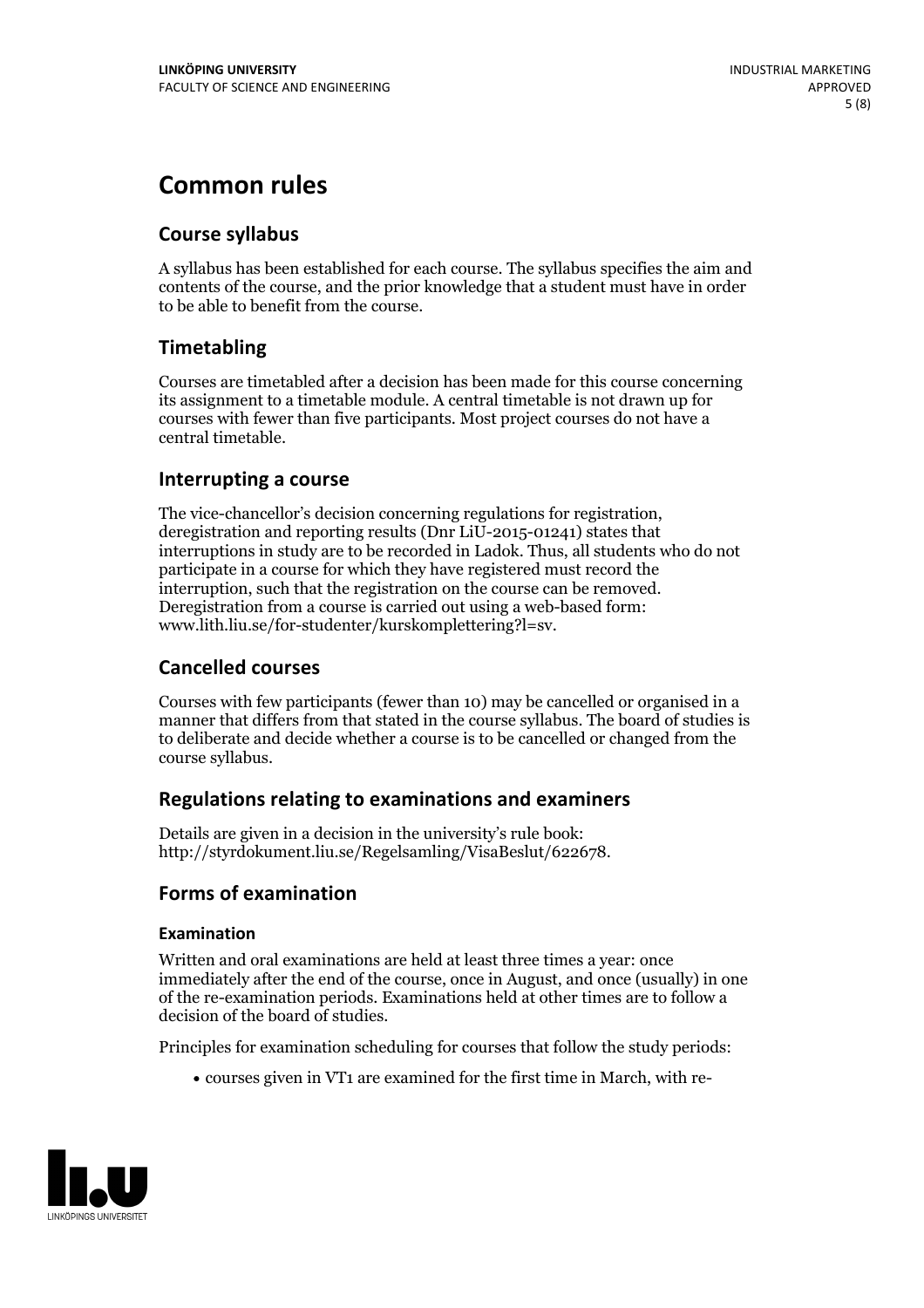examination in June and August

- courses given in VT2 are examined for the first time in May, with re-examination in August and October
- courses given in HT1 are examined for the first time in October, with re-examination in January and August
- courses given in HT2 are examined for the first time in January, with re-examination at Easter and in August.

The examination schedule is based on the structure of timetable modules, but there may be deviations from this, mainly in the case of courses that are studied and examined for several programmes and in lower grades (i.e. 1 and 2).

- Examinations for courses that the board of studies has decided are to be held in alternate years are held only three times during the year in which
- the course is given.<br>• Examinations for courses that are cancelled or rescheduled such that they are not given in one or several years are held three times during the year that immediately follows the course, with examination scheduling that corresponds to the scheduling that was in force before the course was cancelled or rescheduled.<br>• If teaching is no longer given for a course, three examination occurrences
- are held during the immediately subsequent year, while examinations are at the same time held for any replacement course that is given, or alternatively in association with other re-examination opportunities. Furthermore, an examination is held on one further occasion during the next subsequent year, unless the board of studies determines otherwise.<br>• If a course is given during several periods of the year (for programmes, or
- on different occasions for different programmes) the board orboards of studies determine together the scheduling and frequency of re-examination occasions.

#### **Registration for examination**

In order to take an examination, a student must register in advance at the Student Portal during the registration period, which opens 30 days before the date of the examination and closes 10 days before it. Candidates are informed of the location of the examination by email, four days in advance. Students who have not registered for an examination run the risk of being refused admittance to the examination, if space is not available.

Symbols used in the examination registration system:

- \*\* denotes that the examination is being given for the penultimate time.
- \* denotes that the examination is being given for the last time.

#### **Code of conduct for students during examinations**

Details are given in a decision in the university's rule book: http://styrdokument.liu.se/Regelsamling/VisaBeslut/622682.

#### **Retakes for higher grade**

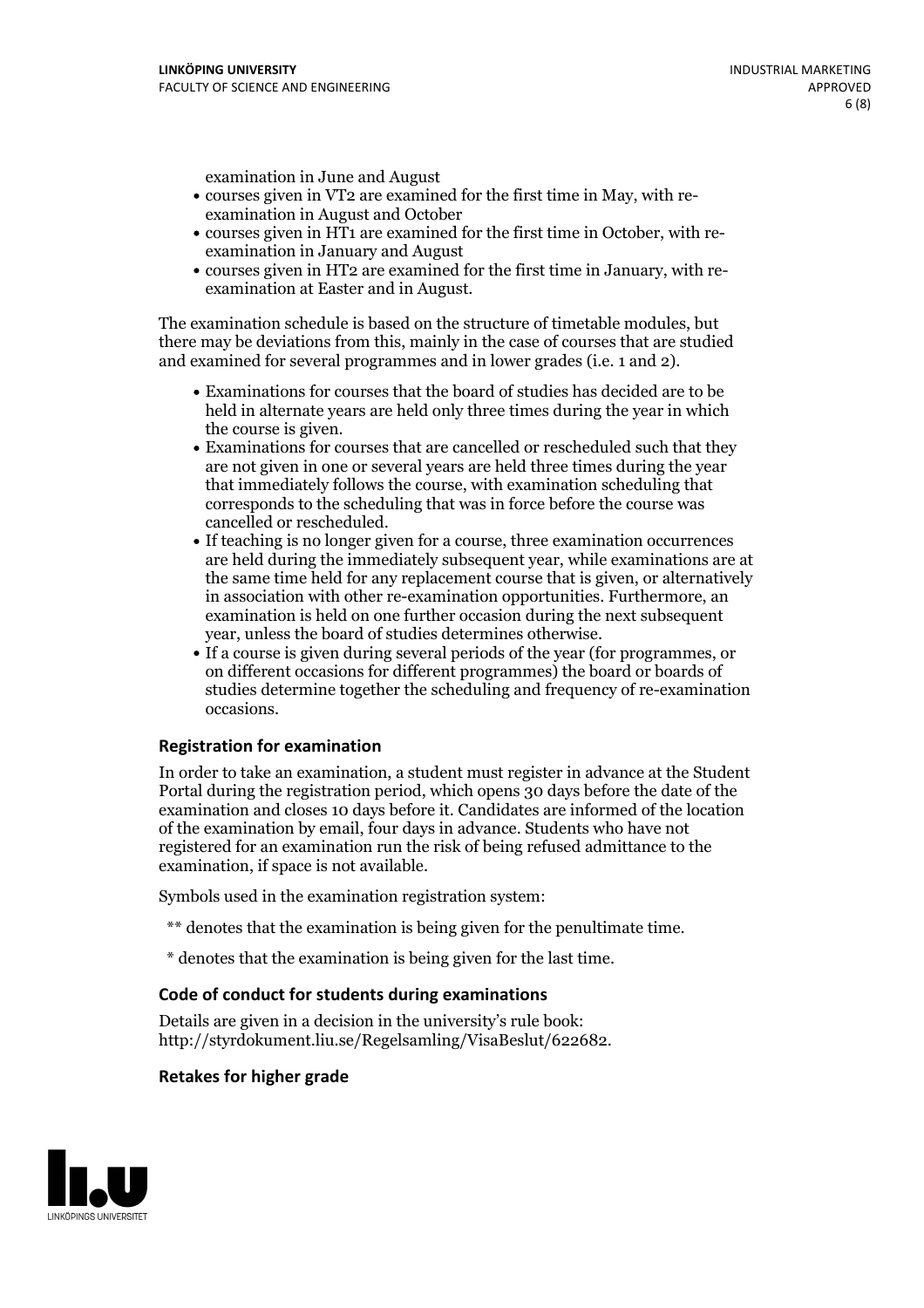Students at the Institute of Technology at LiU have the right to retake written examinations and computer-based examinations in an attempt to achieve a higher grade. This is valid for all examination components with code "TEN" and "DAT". The same right may not be exercised for other examination components, unless otherwise specified in the course syllabus.

#### **Retakes of other forms of examination**

Regulations concerning retakes of other forms of examination than written examinations and computer-based examinations are given in the LiU regulations for examinations and examiners, http://styrdokument.liu.se/Regelsamling/VisaBeslut/622678.

#### **Plagiarism**

For examinations that involve the writing of reports, in cases in which it can be assumed that the student has had access to other sources (such as during project work, writing essays, etc.), the material submitted must be prepared in accordance with principles for acceptable practice when referring to sources (references or quotations for which the source is specified) when the text, images, ideas, data, etc. of other people are used. It is also to be made clear whether the author has reused his or her own text, images, ideas, data, etc. from previous examinations.

A failure to specify such sources may be regarded as attempted deception during examination.

#### **Attempts to cheat**

In the event of <sup>a</sup> suspected attempt by <sup>a</sup> student to cheat during an examination, or when study performance is to be assessed as specified in Chapter <sup>10</sup> of the Higher Education Ordinance, the examiner is to report this to the disciplinary board of the university. Possible consequences for the student are suspension from study and a formal warning. More information is available at https://www.student.liu.se/studenttjanster/lagar-regler-rattigheter?l=sv.

#### **Grades**

The grades that are preferably to be used are Fail (U), Pass (3), Pass not without distinction  $(4)$  and Pass with distinction  $(5)$ . Courses under the auspices of the faculty board of the Faculty of Science and Engineering (Institute of Technology) are to be given special attention in this regard.

- 1. Grades U, 3, 4, 5 are to be awarded for courses that have written
- examinations. 2. Grades Fail (U) and Pass (G) may be awarded for courses with <sup>a</sup> large degree of practical components such as laboratory work, project work and group work.

#### **Examination components**

- 
- 1. Grades U, 3, 4, <sup>5</sup> are to be awarded for written examinations (TEN). 2. Grades Fail (U) and Pass (G) are to be used for undergraduate projects and other independent work.